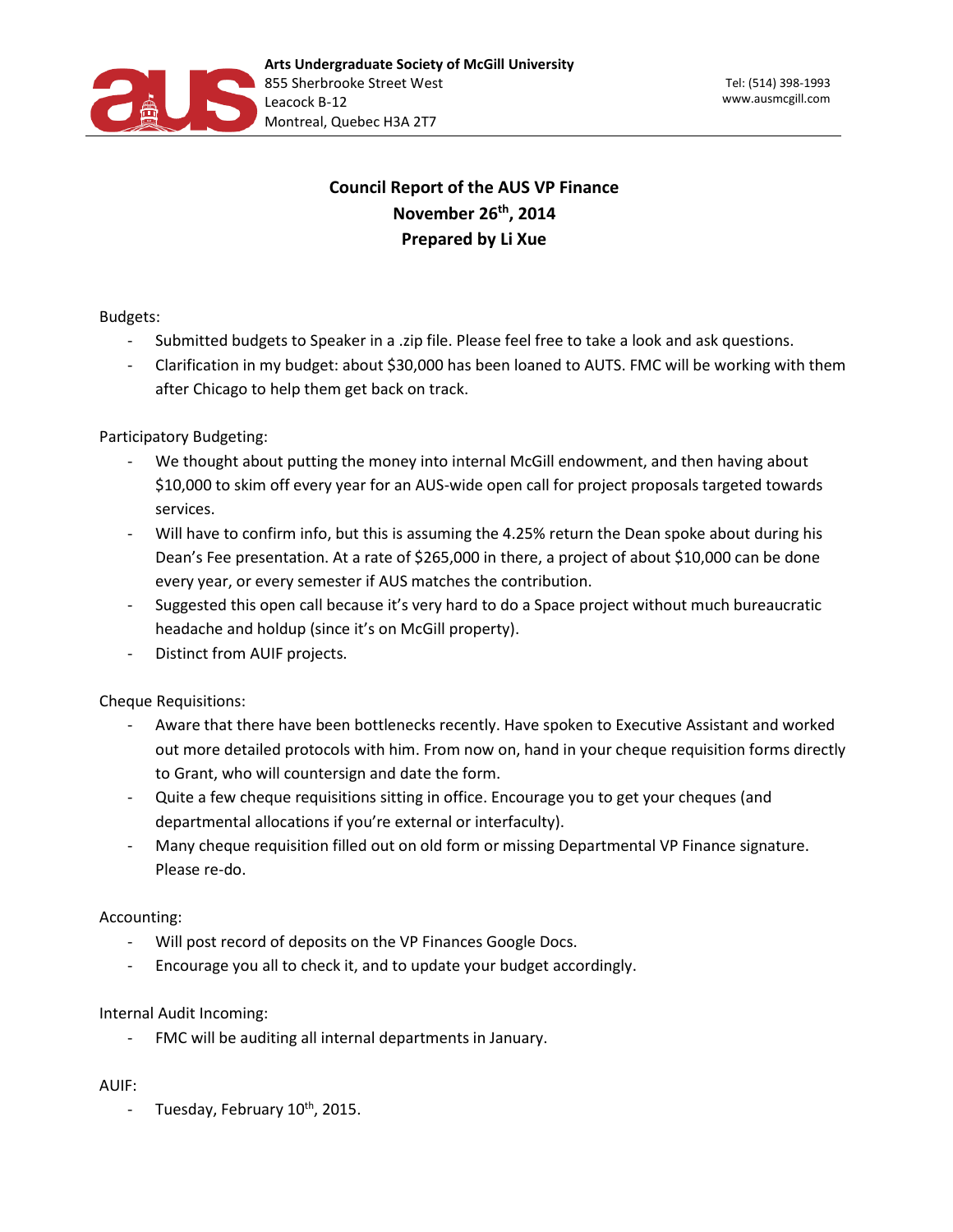

Financial Literacy Workshop:

- Thanks to VP Communications and VP Academic. VP Communications put us into contact with the graphic designer, and FMC will talk to VP Academic for suggestions on how to set up this workshop (perhaps tie in with Know Your Fees campaign).

BDA Updates/VP Social portfolio:

- Will meet with BDA managers after new VP Social is appointed.
- Will deliver BDA finances report orally.
- Retroactively reconstructed VP Social budget. Will give to new VP Social so they have a road map of where they're at so far.
- Some loose ends still remaining.

Internalizing External Departmental Associations:

Have met with PSSA so far, will meet with DESA and ESA probably after Winter Break.

Going into finals season/Communication:

Will be in the office sporadically during finals. If you have anything you need done during that time, email me immediately so I can plan ahead.

Respectfully submitted,

Li Xue AUS VP Finance

#### **Time Log: Nov 12-22**

## **NOV 12**

10:40-2:30: IN OFFICE [cheque requisitions, compiling budgets, FMC work, DIA meeting]

3:30-4:15: AT RBC [signing authority, changing account holder]

6:00-10:00: AUS COUNCIL

10:30-11:15: HOME [emails, to-do lists, QuickBooks transition work, email to RBC account manager]

#### **NOV 13**

9:00-10:15: HOME [emails, liaising with account manager]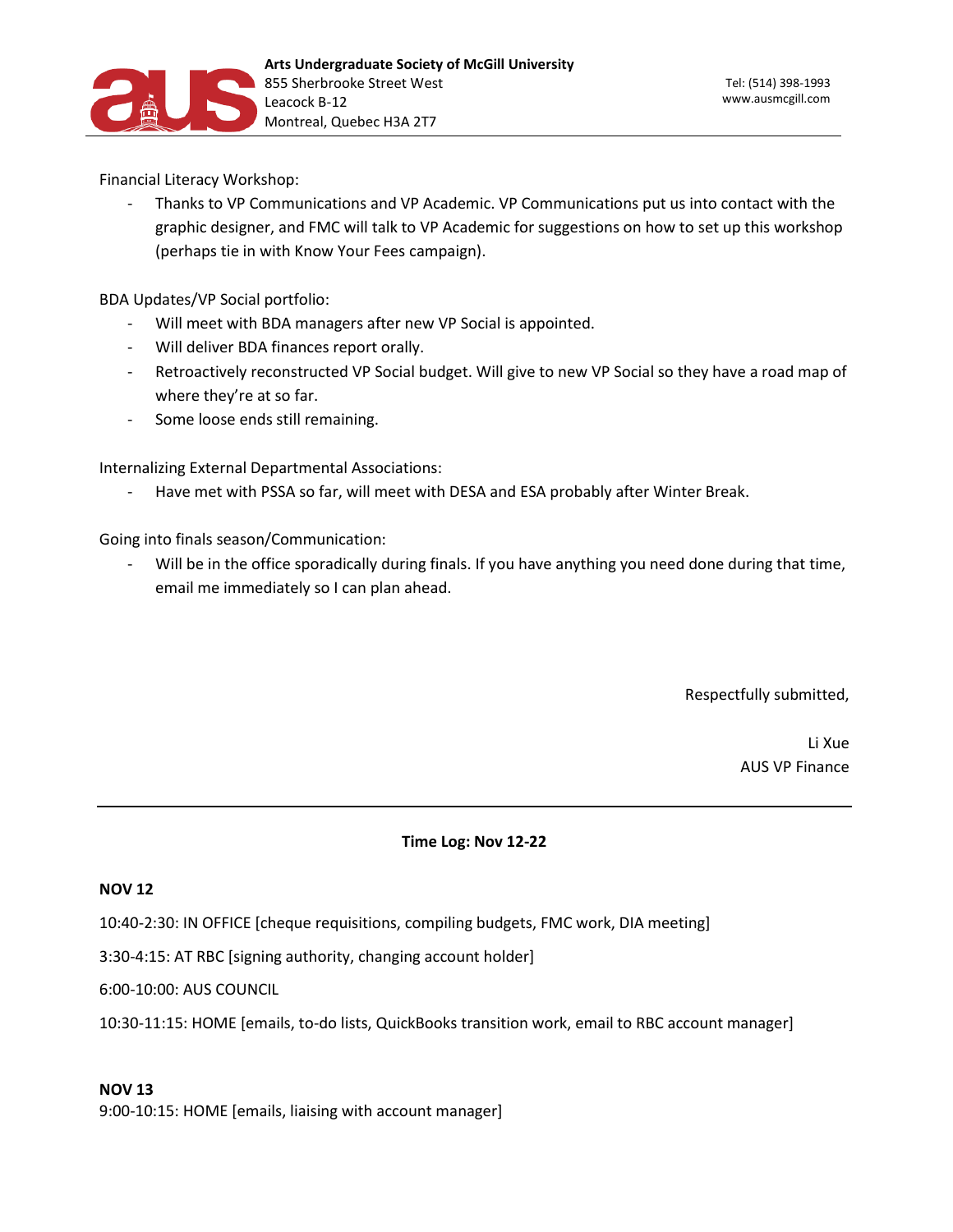

11:00-1:15: IN OFFICE [operational, cheque signing, sorting out payment for Women in House trip (Greyhound, hotel)]

1:30-2:15: HOME [answering MPSA complaint, internal discussions]

4:00-4:45: IN OFFICE [meeting with Grant about cheque requisition procedure]

## **NOV 14**

10:00-12:30: AT HOME [emails, AUTS business, FMC business, AUIF liaising, bank account business]

3:30-6:00: IN OFFICE [meeting, deposits, emails]

6:00-8:00: IN OFFICE [FMC]

#### **NOV 15**

9:30-1:00: COSTCO [with VP Internal shopping for AUS Holiday Party materials]

#### **NOV 17**

10:30-1:30: AT HOME [emails, AUTS business, bank account manager change, AUIF confirmations (6pm, Feb 10, Arts 160), minute taker for AUIF arrangements, WIH payments, FMC work, calling Boat Cruise company (Frosh problems), budget work]

3:30-5:30: IN OFFICE [WIH payment, floats, meeting with EAS, OktoberhAUS revenue, emails, SNAX WS]

5:30-9:00: IN OFFICE - Executive Committee

1:00-2:30AM: AT HOME [discussions with VP Internal re: Holiday Party planning]

#### **NOV 18**

11:30-2:00: IN OFFICE [cheques, UPrint, IT services, Philopolis, SNAX MOA work]

5:30-7:30: AT HOME [emails, admin work]

11:00-11:30: AT HOME [emails, Facebook messages…]

#### **NOV 19 - sick**

1:30-3:30: AT HOME [emails, WS feedback form, last budgets, audited financial statement work]

#### **NOV 20**

11:30-2:30: IN OFFICE [OH, clearing deposit issues, IT services work, emails, WS issues, last minute budgets]